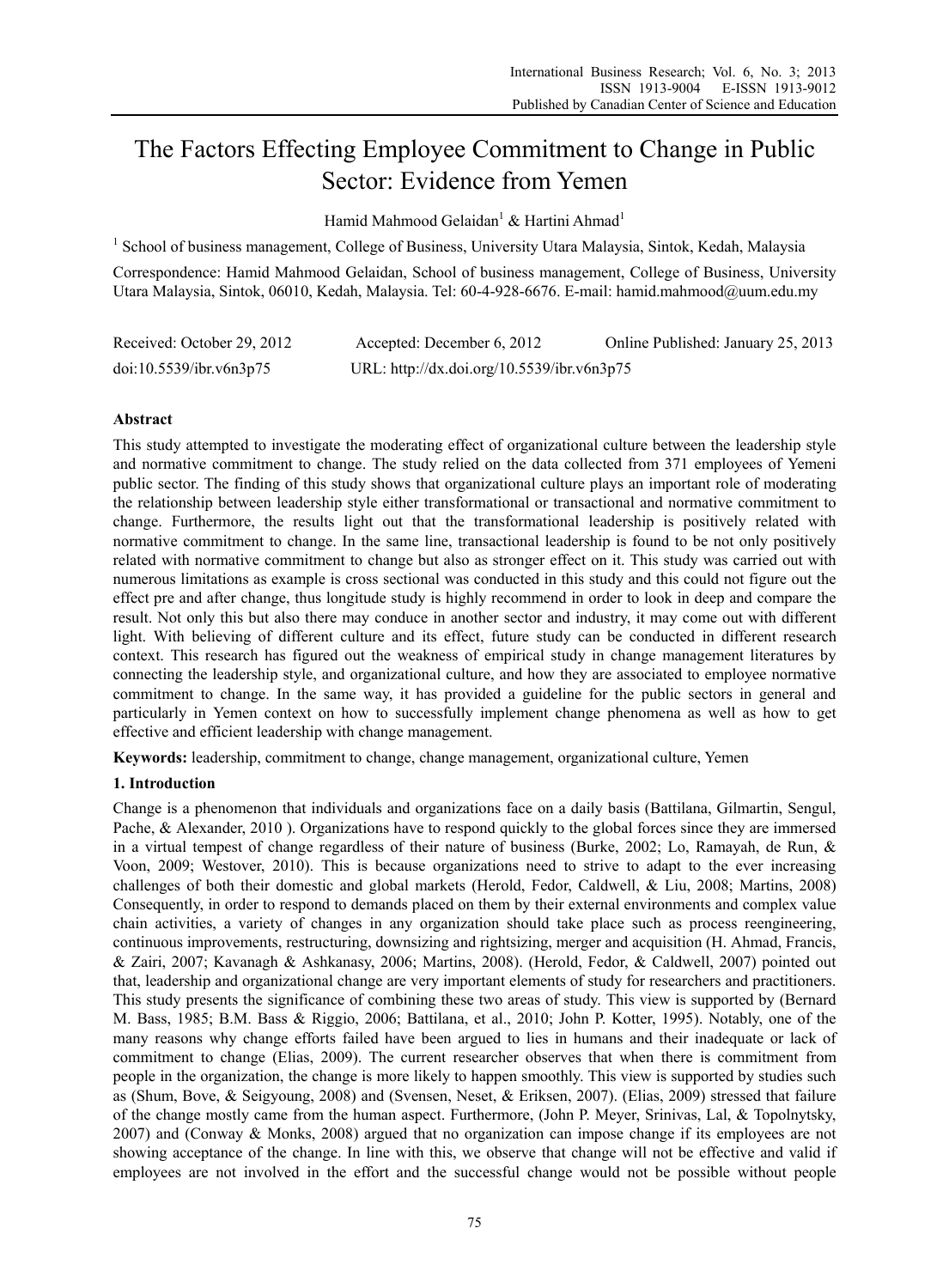changing themselves. It is believed that organizational change is a challenge that all organizations encounter. Therefore, the study further states that while change can be managed externally, it would only be implemented when employees accept the change internally and this is supported by some recent studies such as (John P. Meyer, et al., 2007), (Conway & Monks, 2008), (Howarth & Rafferty, 2009) and (Lo, Ramayah, & Run, 2010). It is valuable of this study to verify if leadership theory and commitment to change are applicable in the public sector in least developed country particularly in Yemen. With aforementioned purpose, the questions that are to be highlight in this study are: (1) Is there a significant relationship between leadership style such as transformational and transactional leadership and employee normative commitment to change? (2) Is organizational culture significantly moderating the relationship between leadership style (transformational and transactional) and normative commitment to change?

# **2. Background of Public Sector Reform in Yemen**

Nowadays, the rapidly change has driven the organizations to reform regardless of nature of their business, be it is public or private. Thus, Yemen public sector has realized the impertinence of change management, and the government has started its first step by early 1990 especially after north and south Yemen reunited. Along the way, many challenges have raised from time to time. Because of the civil war which occurred in 1993, the train of change has been stopped for a couple of years. Consequently, the government has resumed the change phenomena of organization by doing restructuring, reform, rightsizing, reengineering, merger and acquisition, downsizing, decentralization, new technology system and new machine. In sum of that, in the early 1997, the Yemeni government lunched the biggest phenomena of change namely Financial and administrative reform with the supporting from The World Bank. Financial and Accounting Management Information System (AFMIS) is one result of that change and it has been dealt as a sample target of this study. It was launched in 2007, and had been implemented in four ministries as the first stage followed by all public sectors as a final stage. The main objective of this change was to enhance efficiency and effectiveness of public sector as well as to reduce the huge number of corruption, which lead to deliver such good service to the public and to the country. Although this was a great effort to be done from government side, but it was not sufficient to pick up the public sector organization to be effective and efficient as well, because the government has not paid adequate attention to the key factor of successful change which are the people.

The employees of public sector in Yemeni organization were getting low income with high job dissatisfaction, a low empowerment, low job justice, involvement, readiness of change, and insecurity that is lead to not fulfill their needs, that is really harm supporting the change and development process not only among the followers but also among the leaders as well. In addition, the corruption was widespread among the organizations and Yemen government was considered as one of the highly corrupted in the world. This also added as serious barrier to change and development. Aforementioned, one of the critical factors of failure to change is the people support. In line with this (Ahmad & Gelaidan, 2011) indicted that many barriers has faced the change and development of Yemeni organization and conclude that of people, whether the leaders or the followers support. Due to that, this study is response the emergence call to find out how leadership can enhance the normative commitment to change and how the organizational culture can enhance the relationship between the leadership style and employee's normative commitment to change.

## **3. Literature Review and Theoretical Framework**

(John P. Meyer, et al., 2007) indicated that the organizations have to respond quickly to the call of changing environmental forces in order to be survive and thrive in rapidly change current market. (John P. Kotter, 1995) indicated that organizational change is ultimately the people process and with climate being the people's perception of the organization, transformational leadership style may be the most effective leadership style in times of change which suggests that the transformational leadership style may finally be of more value in helping leaders lead organizational change by enhancing the commitment to change among the employees**.** Therefore, in the context of organizational change, there is a disagreement over which model can be in use in the organizational change as various researchers have discussed organizational change in a variety of aspects and found many approaches and finally, researchers came out with two main approaches toward organizational change, rarely the planned change approach and the emergent change approach (Burnes, 2004). Planned change initiative can solve problems faced by organizations which arise from the consequence of dissatisfaction with the status quo. (Argyris & Schon, 1978) pointed out that planned change essentially leads to minor surface change such as leaving organizational assumptions, values and beliefs which are unidentified. Therefore, this model has been used by a number of researchers to help practitioners make successful implementation of the change. (Argyris & Schon, 1978) found out that radical change model is used to change organisational style when culture change is essential. However, the incremental change model only focuses on developing the existing system and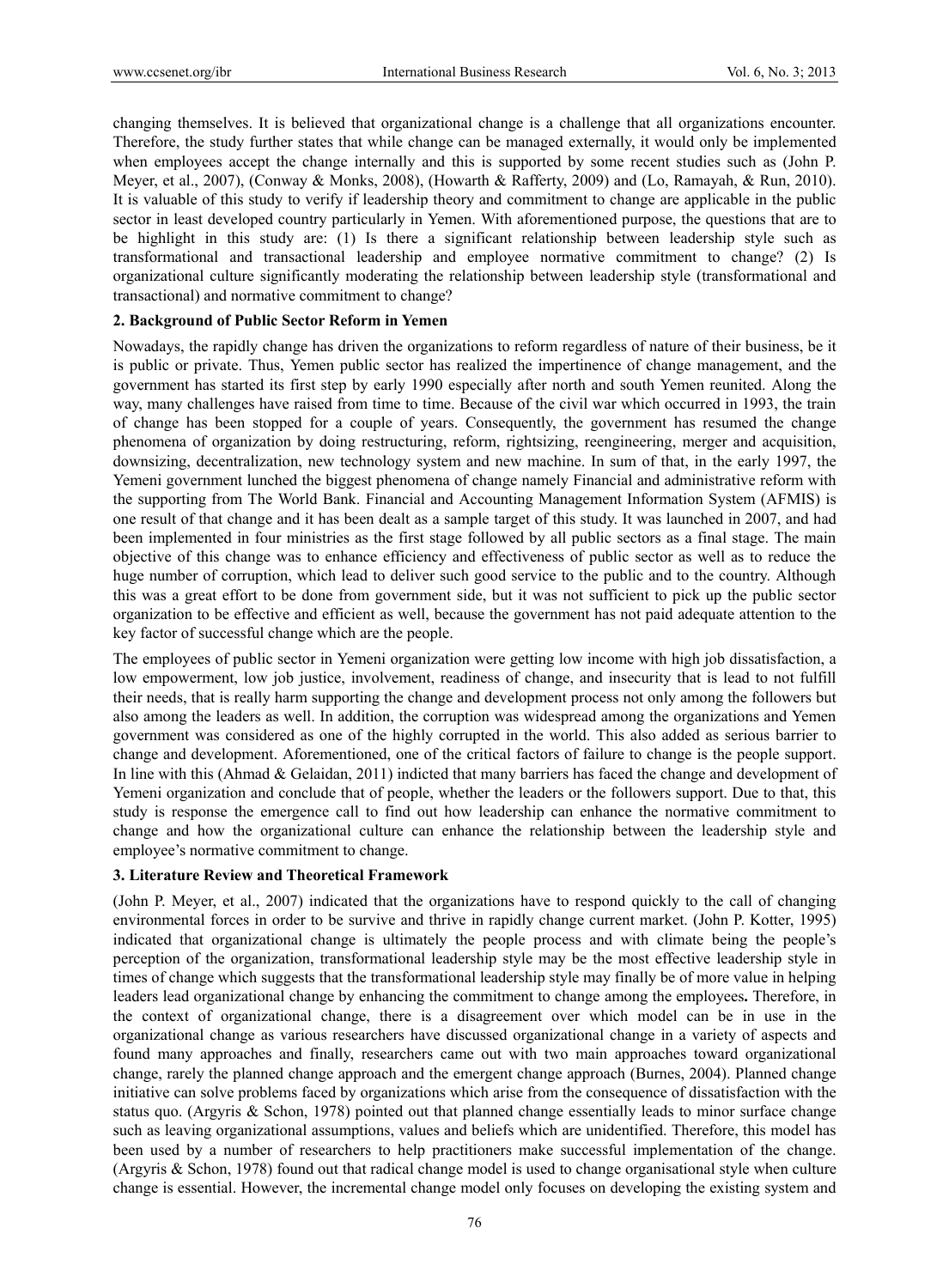continues within the current business model. Both models have the tendency to unfreeze current behaviour, change current behaviour and refreeze new behaviour. The current researcher refers to the planned change approach because it is in accordance with the research setting. In this context, (J. P. Kotter, 1996) suggests that in order to make a successful change some preliminary conditions should be satisfied. For example, high commitment from the employee and the leader is required to enhance the change. Moreover, he stated: "Producing change is about 80 percent leadership build up direction, aligning, motivating and inspiring people and about 20 percent management (planning, budgeting, organizing, and problem solving)".

#### *3.1 Employee Commitment to Change*

Employee commitment to change is defined as "a force (mind-set) that binds an individual to a course of action deemed necessary for the successful implementation of a change initiative" (Herscovitch & Meyer, 2002). (Porter, Steers, Mowday, & Boulian, 1974) declared that, commitment could be classified into three factors as (i) a strong belief and acceptance of the organization's goals and values, (ii) a willingness to exert considerable effort on behalf of the organization and (iii) a definite desire to keep organizational membership. Further research on these components has shown that any one of the three components is sufficient to produce the desired behaviour (J.P. Meyer & Allen, 1997; J. P Meyer & Herscovitch, 2001). While there are relatively few studies employing (Herscovitch & Meyer, 2002) construct of commitment to change, such as (Cunningham, 2006), Conway and Monks (2008), Herold et al. (2008) and (Parish, Cadwallader, & Busch, 2008). However, (Herscovitch & Meyer, 2002) conducted three studies to validate a model of commitment that is specific to organizational change. They defined commitment to change as aforementioned a force (mindset) that binds an individual to a course of action deemed necessary for the successful implementation of a change initiative (Herscovitch & Meyer, 2002). The findings of their studies established that the measure of commitment to change was actually referring to the three-component model and each of the three components was distinguishable from the other and from the components of organizational commitment. In further work, (Herscovitch & Meyer, 2002) has developed an instrument specifically designed to measure commitment to organizational change. Even though, there are three component of employee's commitment to change is three which are affective, continues and normative, only normative commitment to change will be discussed in depth because it is the main concern of this study.

Normative commitment to change is considered as an "ought to" which senses the obligation to provide support for the change (J. P Meyer & Herscovitch, 2001). This sort of commitment deals with the obligation an individual feels to be committed to a course of action. An individual with high normative commitment will feel that he/she ought to be committed. Meyer and Allen (1991) proposed that normative commitment develops through socialization and internalization of norms, or when an individual receives benefits and feels a need to reciprocate. Additionally, this type of organizational commitment to change is important particularly in this context. Cunningham (2006) conducted researches in United States by examining the relationship among commitment to change, coping with change and turnover intentions. Data were collected from 299 employees of 10 organizations undergoing significant organizational change. He found that normative commitment to change had a direct impact on turnover intentions. Meanwhile, (Herscovitch & Meyer, 2002) found validity evidence for a three-component model of commitment to change, as well as support for the linkage between commitment to change and subsequent behaviors associated with supporting change. However, (Cunningham, 2006) indicated that, despite the noted importance of commitment to organizational change, little research systematically attempting to measure the construct, its antecedents, and its outcomes were minimum. Thus, this study attempts to examine the leadership style effect which is considered as one of the most important factors that can affect the employee commitment to change. (Parish, et al., 2008) examined the antecedents and the consequence of the employee commitment to change. They found that all antecedents (fit with vision, employee manager relationship quality, job motivation and role autonomy) influence commitment to change. They recommended further research in this field adding other antecedents to commitment to change which could include like, organizational culture, and/or leadership style. With respect to the previous study, the ambiguity of the gap between the leadership style and commitment to change and organizational culture still existed. Therefore, this study attempts to respond to the call by examining the relationship between the leadership style and employee commitment to change without neglecting the effect of the organizational culture, which is plays an important role in moderating the relationship among the leadership style and employee commitment (Yiing & Ahmad, 2009).

#### *3.2 Transformational Leadership*

Transformational leadership is the style of leadership that leads to positive change by always being energetic, enthusiastic and encouraging followers to look for new ways to achieve their objectives. (Bernard M. Bass,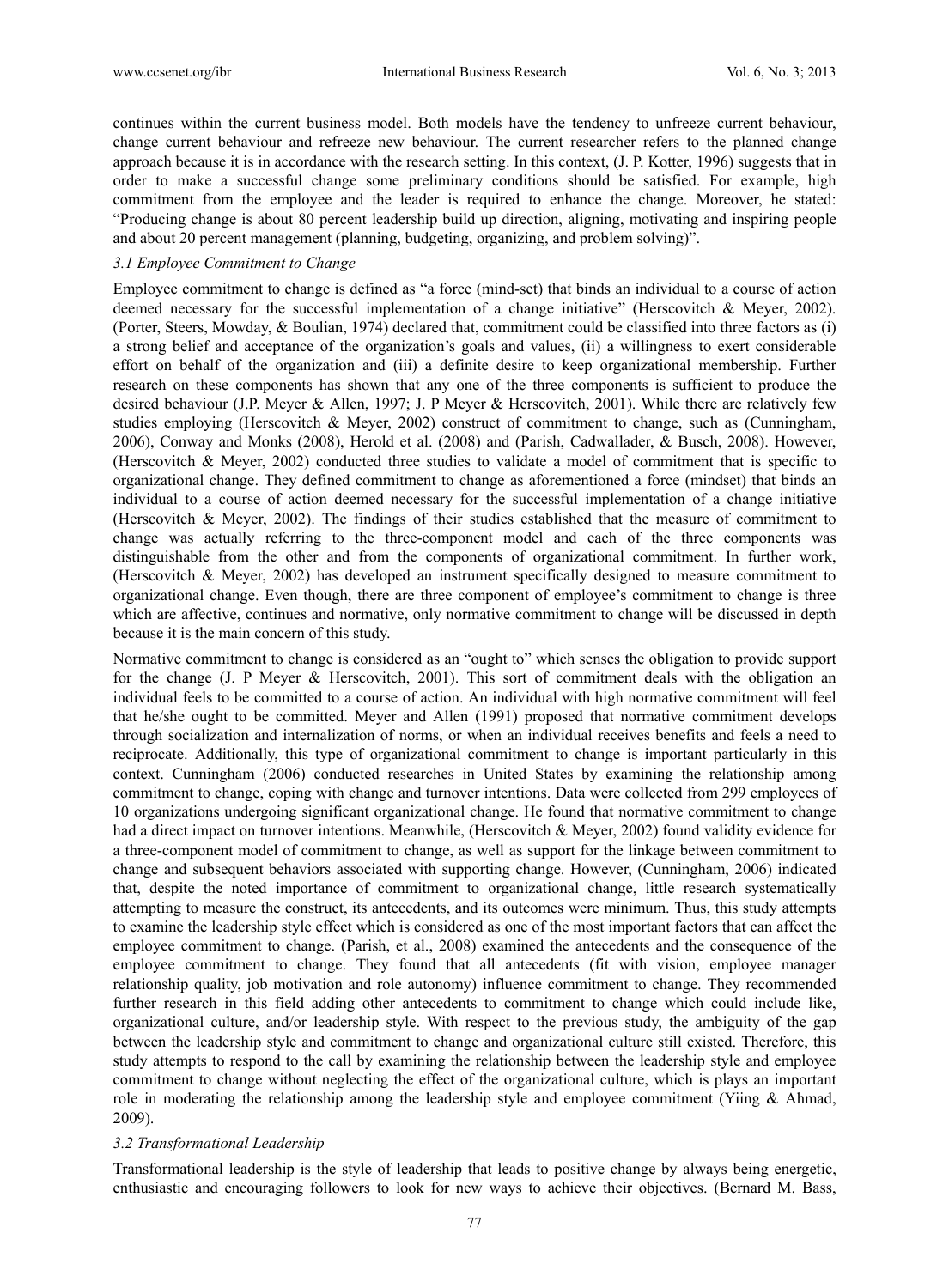1985) original conceptualization of transformational leadership has its basis on the interaction of the three factors of charisma, individualized consideration and intellectual stimulation (Bycio, Hackett, & Allen, 1995) ever since then, these factors have gradually changed (B. M. Bass & Avolio, 1994) to idealized influence, inspirational motivation, intellectual stimulation and individualized consideration; all represent the effectiveness of transformational leadership. (Ismail, Mohamad, Mohamed, Rafiuddin, & Zhen, 2010) examined the relationship between transformational and transactional leadership styles and individual outcomes (i.e., perceptions of justice and trust in the leaders), the result based on 118 employees who have worked in a United States subsidiary firm in East Malaysia. The authors found that transformational leadership is an important predictor of procedural justice whereas transactional leadership is an important predictor of distributive justice, and both leadership styles are important predictors of trust in the leaders.However, transformational leaders greatly influence all aspects of the organizational cultures they operate in, an indication of their expected influence on employees' commitment to change. It is suggested that regardless of the commitment target (e.g. organization, career, occupation and organizational change) basic processes are involved in the development of affective, continuance and normative commitment (J. P Meyer & Herscovitch, 2001). Normative commitment is developed when individuals receive benefits that make them need to reciprocate. If these techniques of commitment formation are applicable to the context of organizational change, it is reasonable to be expecting transformational leadership to have positive effects on normative commitment to change. Following research hypotheses is tested:

## *3.3 Transactional Leadership*

Transactional leadership style conveys a functional, practical leader-follower relationship that is important to facilitate the exchange of valued resources or satisfying needs. (Burns, 1978) explains that these transactional leader-follower relationships are based on cost-benefit concerns whereby leaders concentrate on brokering transactions comprising of mutual promises and rewards. This type of leadership style is mainly concerned with the exchange of one thing for another in a relationship where an individual's needs are met in the form of reward on the condition that the work objectives provided by the leader are successfully achieved. (Bruce J. Avolio  $\&$ Bass, 2002) suggested that contingent reward is reasonably effective, though not as effective as the transformational components in motivating others to achieve higher performance levels. They also argued that management by exception tends to be ineffective, but in some situations, it may be suitable. In relation to employee response to change initiatives, a study of leadership effect on Total Quality Management (TQM), behaviours and policies suggested that management by exception leadership behaviours are likely to result in hesitation on the part of the followers to take risks associated with change efforts or other improvement initiatives (Sosik & Dionne, 1997). Obviously, transactional leadership has significant relationship with normative employee commitment to change.

## *3.4 Organizational Culture*

Organizational culture is generally seen as a set of key values, assumptions, understandings, and norms that is shared by members of an organization and taught to new members as correct (Hofstede, 2005). Member of an organization are always concerned with what the organization actually needs and wants from them in order to be effective members of the organization. (Martin, 2002) defined that, culture is a way of learning everyday life in the organization and he recommended three traditions of organizational culture which are: (i) the integration perspective which assumes that people in the culture share a common set of values or a common set of norms. This statement may come out in the mission, logo and uniform; (ii) the perspective of differentiation which takes into account the fact that organizations contain people who come from different social and ethnic backgrounds and subcultures may exist; and (iii) the third tradition is the fragmentation perspective. Thus, understanding organizational culture is very crucial in order to implement any change smoothly and therefore, this study seeks to establish the essential role that organizational culture plays in the relationship between the leadership style and employee commitment to change. There is evidence in past literatures that organizational culture is directly linked to employee attitudes and behaviour and it is important in order to ensure the success of organizational change (K. Vestal, Fralicx, & Spreier, 1997). To add on this to explanation, (Ahmad & Gelaidan, 2011) found that organizational culture moderated the relationship between the leadership style and employee commitment to change particularly affective commitment to change , and they highly recommend to moderated the relation with the other two of commitment to change continues and normative. Another study conducted in Taiwan has a similar result whereby (Silverthorne, 2004) found that organizations dominated by the bureaucratic organizational culture showed the lowest level of organizational commitment, the innovative culture reflected a middle level of commitment and the supportive culture showed the highest level of organizational commitment. According to (John P. Meyer, Stanley, Herscovitch, & Topolnytsky, 2002) developing a supportive work environment and gaining employee commitment early in the change process given a better chance to gaining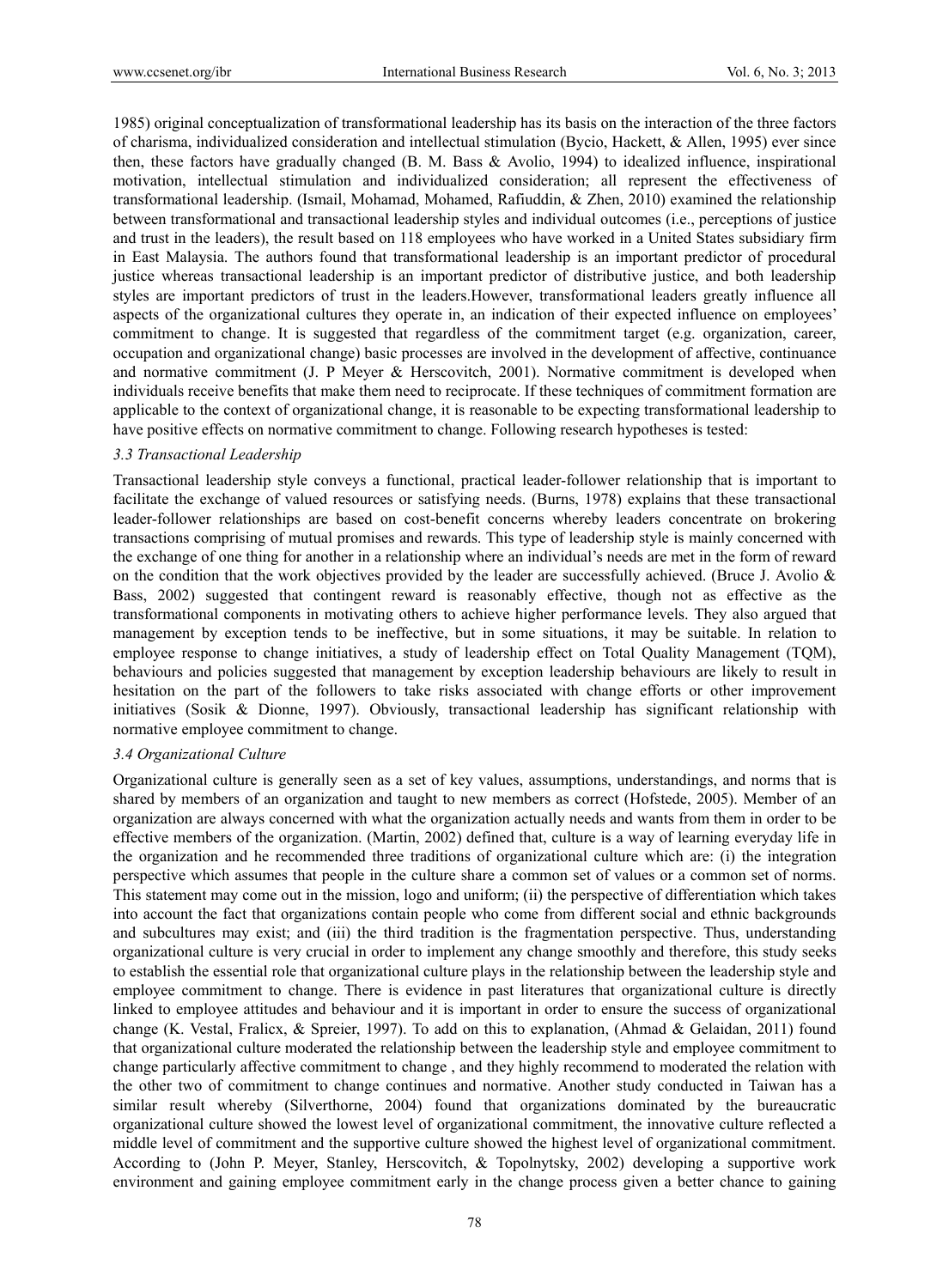long-term commitment during the change. Therefore, understanding the relationship between culture and employee behaviour plays a crucial role in developing effective interventions in order to guide change processes. Studies have also shown that making large-scale change permanent in the long term is very difficult (Huq & Martin, 2001; Narine & Persaud, 2003) and this can only be done by ensuring that the desired behaviours are consistent with the culture of the organization (Narine & Persaud, 2003; Neuhauser, 1999). Thus, resistance to change can occur when the proposed change is seen to be inconsistent with current cultural norms and beliefs (K. W. Vestal & Fralicx, 1997).

# *3.5 Hypotheses and the Research Model*

Based on the earlier literature, the model of this research was devised (see figure 1). Three hypotheses were proposed. (H1) proposed the relationship between transformational and employee normative commitment to change. (H2) proposed the relationship between transactional and employee normative commitment to change. Finally, (H3) proposed the moderating effect of organizational culture between transformational leadership and normative commitment to change. (H4) proposed the moderating effect of organizational culture between transactional leadership and normative commitment to change.



Figure 1. The research model

H1: There is a significant relationship between transformational leadership and employee's normative commitment to change.

H2: There is a significant relationship between transactional leadership and employee's normative commitment to change.

H3: Organizational culture moderates the relationship between transformational leadership and employee commitment to change such as normative commitment to change.

H4: Organizational culture moderates the relationship between transactional leadership and employee commitment to change such as normative commitment to change.

# **4. Method**

## *4.1 Respondent's Profiles*

Respondent's profiles describe the demographic profiles including ministry, tenureship, gender, age, and education level (see Table 1). Most of the respondents were from the Ministry of Finance and Ministry of Public Work and Highway (51.2%), with tenureship between 6-10 years (32%), with majority of respondents were males 289 (77.9%) and age between 40-49 (32.9&), and were the vast majority being Bachelor's degree holder 212 (57.1%).

## *4.2 Population and Sample Size*

The study was conducted to examine the relationship between the leadership style and employee normative commitment to change as well as to examine the moderating effect of organizational culture in Yemen public sector context. The population of the study was the employees in Yemen's public sector. Due to the large number of employees, the expertise in statistic have provide clear elaboration and stated what the accurate sample size for each number of population, such as (Krejcie & Morgan, 1970) recommended for more than one million population, the accurate sample size is 384 which have been used in this study. The researcher have followed this recommendation, and distributed duplicated the recommended sample size (786) due to the poor culture research and avoiding low respond rate. Even thought, the responded rate was 51% and 402 questionnaire collected back.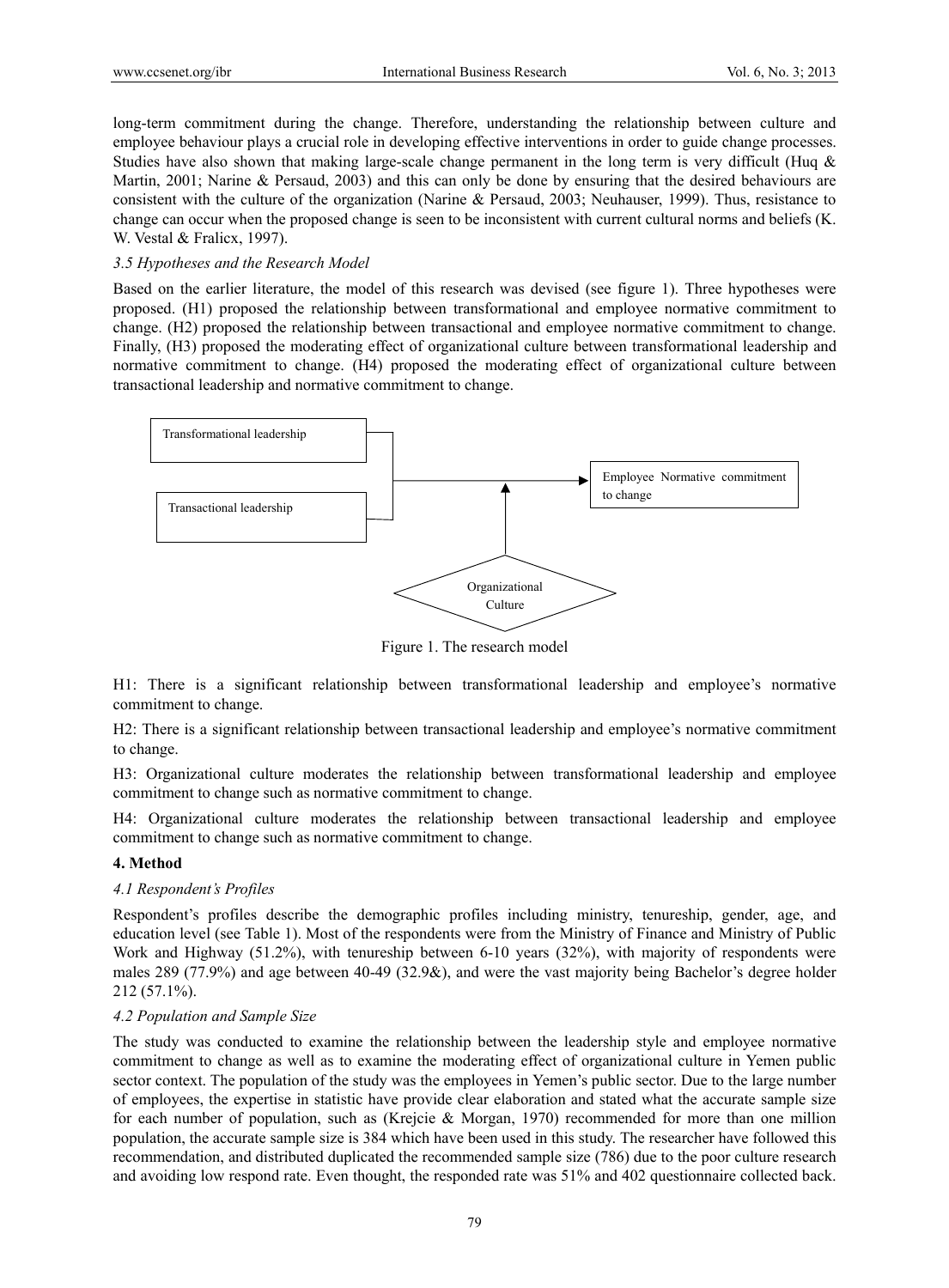Out of 402 responded 20 were have missing value and about 11 were outlier which deducted by using mahalanobis technique. In that case, the valid number is 371 which used for further analysis.

| Demographic            |                                          | <b>Frequency</b> | Percent $(\% )$ |
|------------------------|------------------------------------------|------------------|-----------------|
| <b>Ministry</b>        | Ministry of Finance                      | 95               | 25.6            |
|                        | Ministry of Public work and Highway      | 95               | 25.6            |
|                        | Ministry of Public Health and Population | 92               | 24.8            |
|                        | Ministry of Education                    | 89               | 24.0            |
| Tenureship             | 1-5 years                                | 76               | 20.5            |
|                        | $6-10$ years                             | 122              | 32.9            |
|                        | $11-15$ years                            | 95               | 25.6            |
|                        | 16 above                                 | 78               | 21.0            |
| Gender                 | Male                                     | 289              | 77.9            |
|                        | Female                                   | 82               | 22.1            |
| Age                    | $20-29$ years                            | 53               | 14.3            |
|                        | $30-39$ years                            | 121              | 32.6            |
|                        | $40-49$ years                            | 122              | 32.9            |
|                        | 50 above                                 | 75               | 20.2            |
| <b>Education Level</b> | Doctoral                                 | $\overline{7}$   | 1.9             |
|                        | Master                                   | 23               | 6.2             |
|                        | <b>Bachelor Degree</b>                   | 212              | 57.1            |
|                        | Diploma                                  | 68               | 18.3            |
|                        | <b>High Secondary</b>                    | 55               | 14.8            |
|                        | Others                                   | 6                | 1.6             |
| <b>Total</b>           |                                          | 371              | 100.0           |

|  | Table 1. Respondents' profile |  |
|--|-------------------------------|--|
|--|-------------------------------|--|

## *4.3 Sampling Procedure*

Stratified sample random technique was used in this study. Questionnaires were distributed hand to hand to the target employees from the ministries of Yemen's public sector namely Ministry of Finance, Ministry of Education, Ministry of Health and Ministry of Public Work and Highway which they are undergoing change. Their participation in the study was voluntary and confidentially treated as promised only for academic purpose. Furthermore, Participants were given surveys contain two sector firstly the responded profile section following by variable section which proposed to examined the level the participator agreement or vs versus about the normative commitment to change, leadership style and the organizational culture.

#### *4.4 Measurement*

The survey was developed based on previous studies (B.J. Avolio & Bass, 2004; Glaser, Zamanou, & Hacker, 1987; Herscovitch & Meyer, 2002; Schrodt, 2002). Table 5 summarizes the reliability test of the measures. The Cronbach's Alphas of the measures were all comfortably above the lower limit of acceptability ( $\alpha$  >.50), hence, all the measures were highly reliable (Cavana, Delahaye, & Sekaran, 2001; Sekaran, 2009).

| Table 2. Summary of variables measurement |  |  |
|-------------------------------------------|--|--|
|-------------------------------------------|--|--|

| Variable                           | Number of items | <b>Coefficient Alpha</b> | <b>Authors</b>                     |
|------------------------------------|-----------------|--------------------------|------------------------------------|
| Normative commitment to change     | 6               | .93                      | Herscovitch and Meyer (2002)       |
| <b>Transformational leadership</b> | 20              | .91                      | Bass, B.M. and Avolio, B.J. (2004) |
| <b>Transactional leadership</b>    |                 | .88                      | Bass, B.M. and Avolio, B.J. (2004) |
| <b>Organizational culture</b>      | 35              | .95                      | Glaser, Zamanou and Hacker (1987)  |

The questionnaire contained five-point Likert scales, which anchored at "1"= Strongly Disagree to "5"=Strongly Agree, specific to measure the "employee commitment to change" and "organisational culture". Whereas, "1"=Not at All, '2"=Once in a While, "3"=Sometimes, "4"=Fairly Often, "5'=Frequently if not Always, were used for the "leadership style". Table 2 shows the measurements of each variable in the questionnaire.

## *4.5 Factor Analysis*

The factor analysis was based on principal component analysis (PCA) with Varimax rotation for all components. The Kaiser-Meyer-Olkin Measures of Sampling Adequacy value of 0.927 exceeded the recommended value of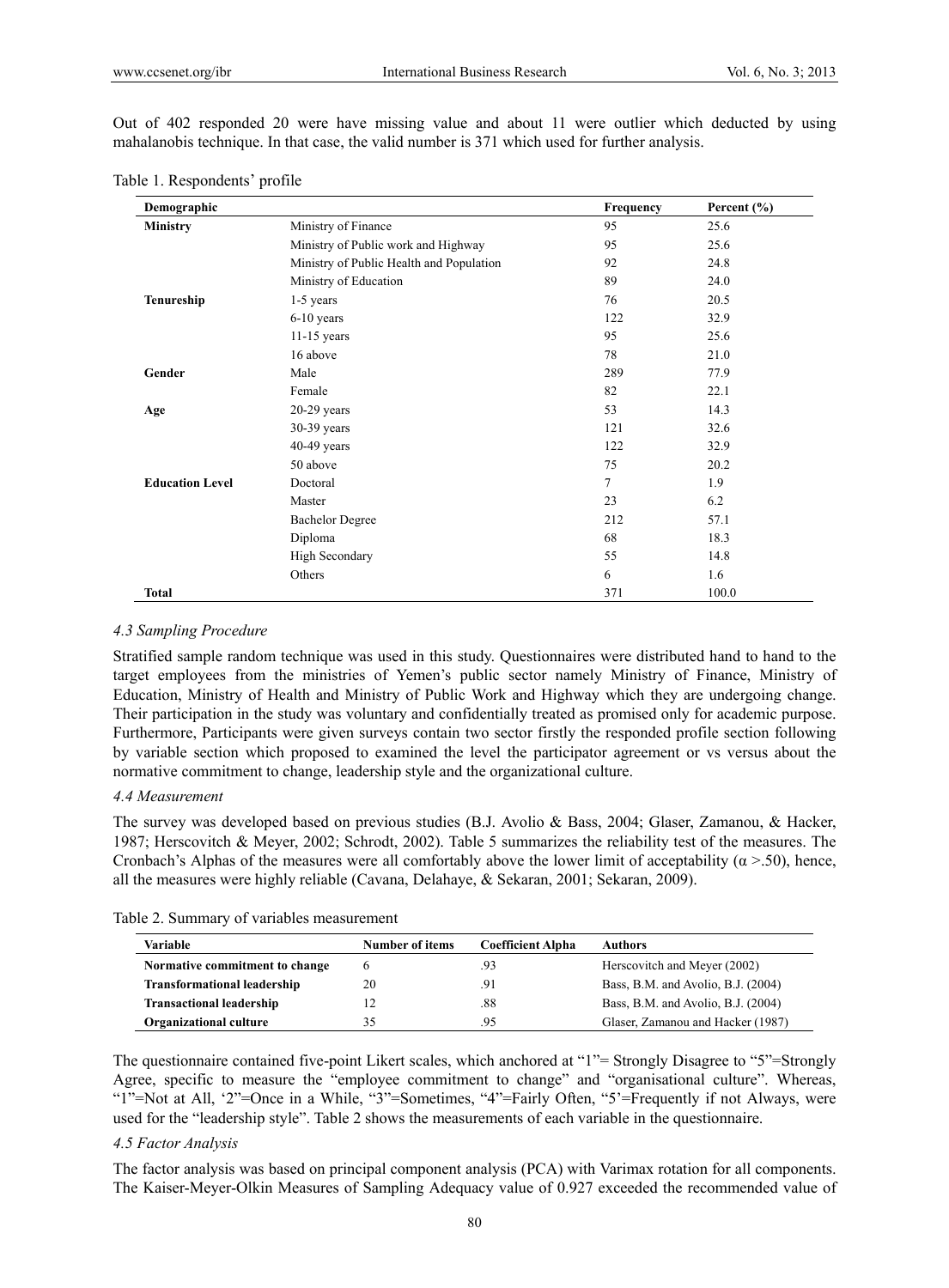0.50 as a practically significant loading factor(Hair, Black, Babin, Anderson, & Tatham, 2010). Bartlett's Test of Sphericity was also highly significant (chi square  $= 18519.163$ , p= .00). Even though all the items were loaded clearly with an acceptable range, one item did not meet the requirements (18) and has been excluded for the further analysis.

Table 3. KMO and Bartlett's test

| Eigenvalue                                              | 12.271    |
|---------------------------------------------------------|-----------|
| % of variance                                           | 33.240    |
| Cronbach's Alpha $(a)$                                  | .967      |
| Kaiser-Meyer-Olkin Measures of Sampling Adequacy        | 0.927     |
| <b>Bartlett's Test of Sphericity: Approx Chi-Square</b> | 18519.163 |
| df                                                      | 2211      |
| Sig                                                     | $_{.00}$  |

This factor captured 33.24 percent of the total variance in the items. The reliability (Cronbach's Alpha) for these factors was .967, which indicates high reliability.

## *4.6 Data Analysis*

This study conducted data analysis and hypotheses testing using several statistical tools and methods which were employed from SPSS software, which include Descriptive statistics (frequency, means, standard deviations, reliability, and inter correlations). Factor and reliability analyses to test the goodness of measures, descriptive statistics to describe the characteristic of respondents, correlation analysis to describe the inter correlation among the variables, and to measure the significant of linear bivariate between the variables (Coakes, 2005). In addition, hierarchical multiple regression analysis was used to achieve the objective with testing the hypothesis.

# **5. Finding**

## *5.1 Descriptive Analysis*

Descriptive statistics, coefficient alpha reliabilities and correlations for the variables used in the current study were shown in table 4. All scale reliabilities exceeded the 0.70 value recommended by (Hair, et al., 2010).

The results indicated that there was a significant and positive correlations between the transformational leadership and normative commitment to change variables  $(r = .540**)$ . Following by transactional leadership was a significant and positive correlated with normative commitment to change variables  $(r = .577**)$ . Finally, organizational culture was also a significant and positive correlated with normative commitment to change variables ( $r = .765$ <sup>\*\*</sup>), which this indicated that organizational culture is quasi moderated the relationship between the variable.

| Variables                     | Mean  | <b>Std deviation</b> | Alpha |          |          |        |
|-------------------------------|-------|----------------------|-------|----------|----------|--------|
| <b>Normative</b>              | 3.350 | 0.820                | .927  |          |          |        |
| Transformational              | 3.883 | 0.464                | .901  | $.540**$ |          |        |
| Transactional                 | 3.883 | 0.464                | .877  | $577**$  | $.614**$ |        |
| <b>Organizational culture</b> | 3.595 | 0.546                | .953  | $.765**$ | $652**$  | .724** |

Table 4. Means, standard deviations, reliability coefficients, and correlations

Note: \*\* Correlation is significant at the 0.01 level (2-tailed).

Table 4 presents the summary of the relationships between the variables. In general, the table shows that there were significant and positive relationships between transformational, transactional leadership, organizational culture, and normative commitment to change, and the range was 0.540 to 0.765, which indicate moderated to moderately high correlation.

## *5.2 Testing of Hypotheses*

The first order in table 5 model 1 illustrates the relationship between the independent variables transformational and transactional leadership and employee normative commitment to change. The beta value of transformational leadership was .298, and the beta value of transactional leadership was .395 with R square .338. which that indicate that transformational leadership and transactional leadership were significant related to normative commitment to change with concern of transactional leadership shows that it has greater effect on normative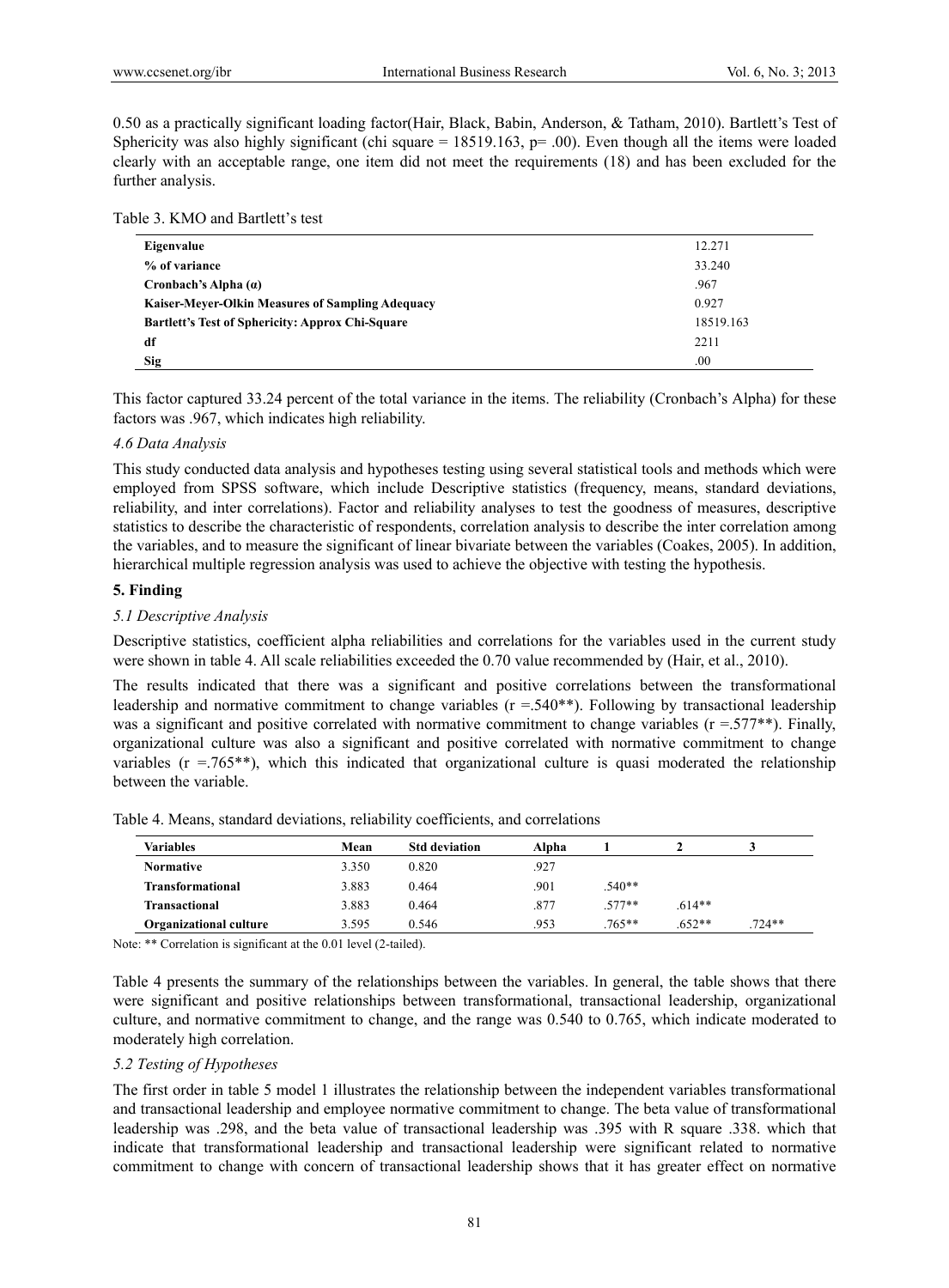commitment to change rather than transformational leadership. In this step these factors explain about 39 percent of variance of employee normative commitment to change.

Table 5. Summary of hierarchical regression analysis

| <b>Variables</b>                                    | Step 1  | Step 2  | Step 3  |
|-----------------------------------------------------|---------|---------|---------|
|                                                     | ß       | ß       | ß       |
| Transformational Leadership                         | .298    | .064    | $-.007$ |
| Transactional Leadership                            | .395    | .030    | $-.128$ |
| Organizational Culture                              |         | .702    | .456    |
| Transformational Leadership *Organizational Culture |         |         | .146    |
| Transactional Leadership *Organizational Culture    |         |         | .293    |
| R square                                            | .388    | .589    | .591    |
| <b>Adjusted R square</b>                            | .385    | .585    | .585    |
| R square changed                                    | .388    | .200    | .002    |
| F                                                   | 116.892 | 175.168 | 105.291 |
| <b>F</b> Change                                     | 116.892 | 178.779 | .784    |
| <b>Std. Error of the Estimate</b>                   | .64265  | .52770  | .52801  |
| Durbin-Watson                                       | 1.813   |         |         |

Notes: B= Beta coefficient; IV=Transformational and transactional leadership; MV=organizational Culture; DV=Employee Normative commitment to change.

Continuously, the second step the beta value of transformational leadership was .064 and transactional leadership at .030 and the moderating variable organizational culture was .702. This finding indicated that the moderating variable is significantly related to the normative commitment to change with  $R^2$ . 589. Furthermore, it can be conclude that with including the moderating variable in the relation the independent variables can have greater effect on dependent variable and can explain 59 percent of the variance.

Finally, the third step, the finding shows the  $R^2$  change of interaction effect was .002, which means the moderating effect of organizational culture between the leadership style and employee normative commitment to change was small based on the (Cohen, 1988), at  $R^2$  change = .002 small, .15 medium, and .35 large. Therefore, it can be concluding that the transformational and transactional leadership were significantly related to normative commitment to change and organizational culture was quasi moderated this relation. In sum of that, all hypotheses H<sub>1</sub>-H<sub>4</sub> were confirmed, and the following figures for more illustrated about the moderating effect.



Figure 2. Moderating effect of organizational culture between transformational leadership and normative commitment to change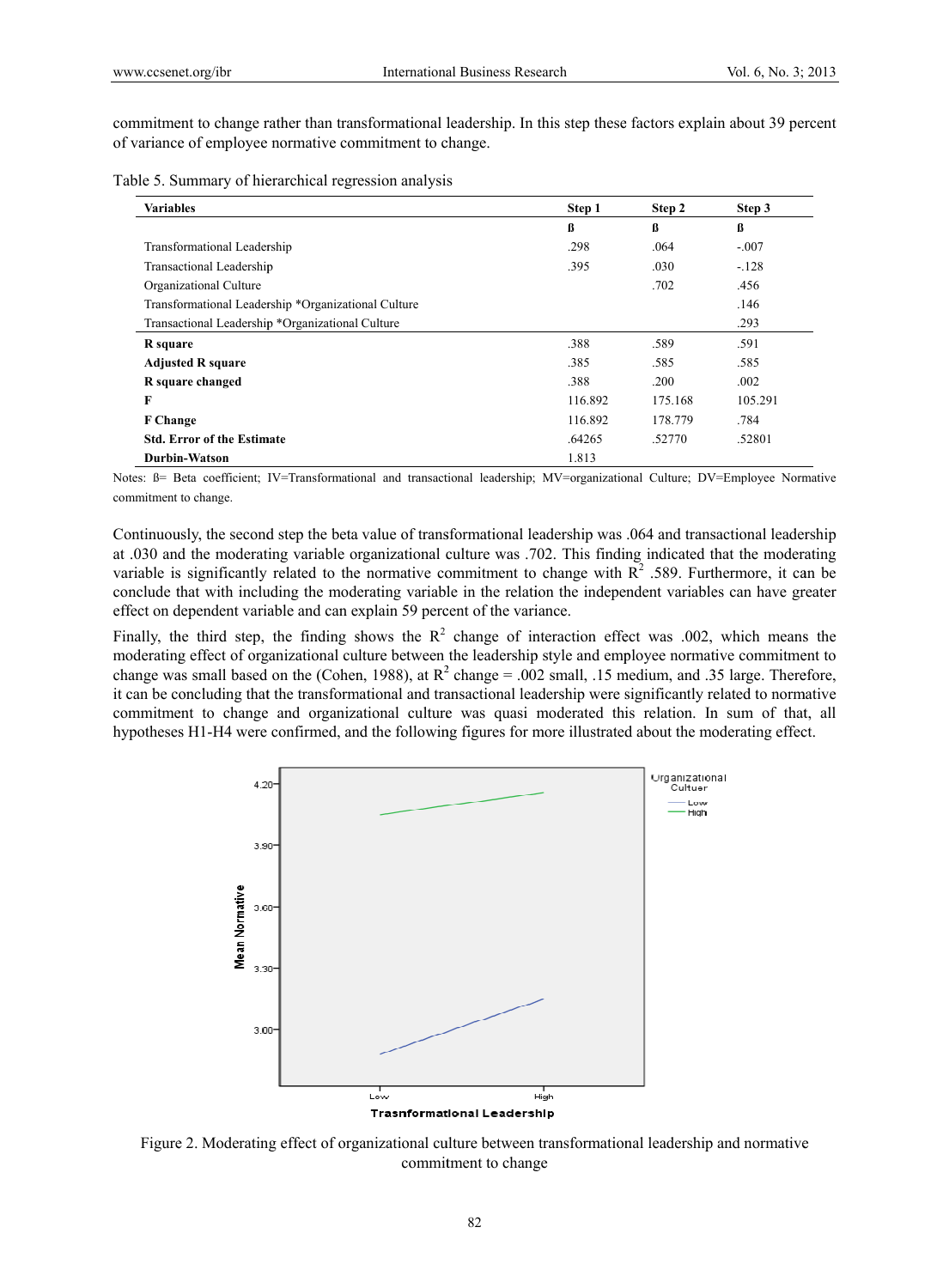

Figure 3. Moderating effect of organizational culture between transactional leadership and normative commitment to change

#### **6. Discussion**

The main objective of this study was to examine the moderating effect of organizational culture between the leadership style namely transformational and transactional and employee normative commitment to change. The finding shows that transformational leadership has positive significant relationship with normative commitment to change. It is clear that transformational leadership is one of the key factors of enhancing the normative commitment to change especially in the context of this study. Without neglecting the importance of organizational culture in term of moderated this relation. Furthermore, the finding of this study was confirmed the hypotheses which stated as there is a significant relationship between transformational leadership and normative commitment to change and organizational culture is significantly moderated the relationship between transformational leadership and employee normative commitment to change. Based on this unique finding the Yemeni employees deal positively with change, once they have good and effective leader without forgotten the motivation factor. Thus, the leader behavior is an essential factor among Yemeni subordinators. In this regard, transformational leadership organizational culture style were enhanced the normative commitment among employee, and it was in line with previous studies such as (Herold, et al., 2008), (Lo, et al., 2010), and (Yu, Leithwood, & Jantzi, 2002) who viewed transformational leadership as having a positive relationship with employee commitment to change. In addition, the Yemeni public sector organizations should train leaders how to delegate authority with a focus on the individual consideration as well as other factors of transformational leadership if they are looking for employees to become more effectively.

The finding also shows that transactional leadership has positive and significant relationship with employee normative commitment to change and considered as a crucial predictor in term of enhancing the Yemeni employee's normative commitment to change. This empirical finding has confirmed the hypothesized relationship and is consistent with findings of previous studies such as (Lo, et al., 2009), (Vecchio, Justin, & Pearce, 2008), (Marmaya, Hitam, Torsiman, & Balakrishnan, 2011). The Yemeni employee was highly responsive to transactional leadership behavior because they prefer to work with clear vision especially with reward and motivation base. The Bass's model theory clarified on the earlier stage that transactional leadership is based on exchange task and reward between leader and subordinates. Thus, the Yemeni subordinates since they are not satisfy and lack of commitment, they willingness to work with an obvious approach rather than ambiguity and preoccupied of reward system.

In term of the moderating effect of organizational culture, although a considerable number of researchers have argued that there is a constant interplay between organizational culture and leadership, there are limited empirical studies examining the relation between leadership and culture as well as their joint effect on important organizational outcomes (Schimmoeller, 2010; Trice & Beyer, 1993; Yiing & Ahmad, 2009). However, (Yiing & Ahmad, 2009) studied the moderating effect of organizational culture on the relationship between leadership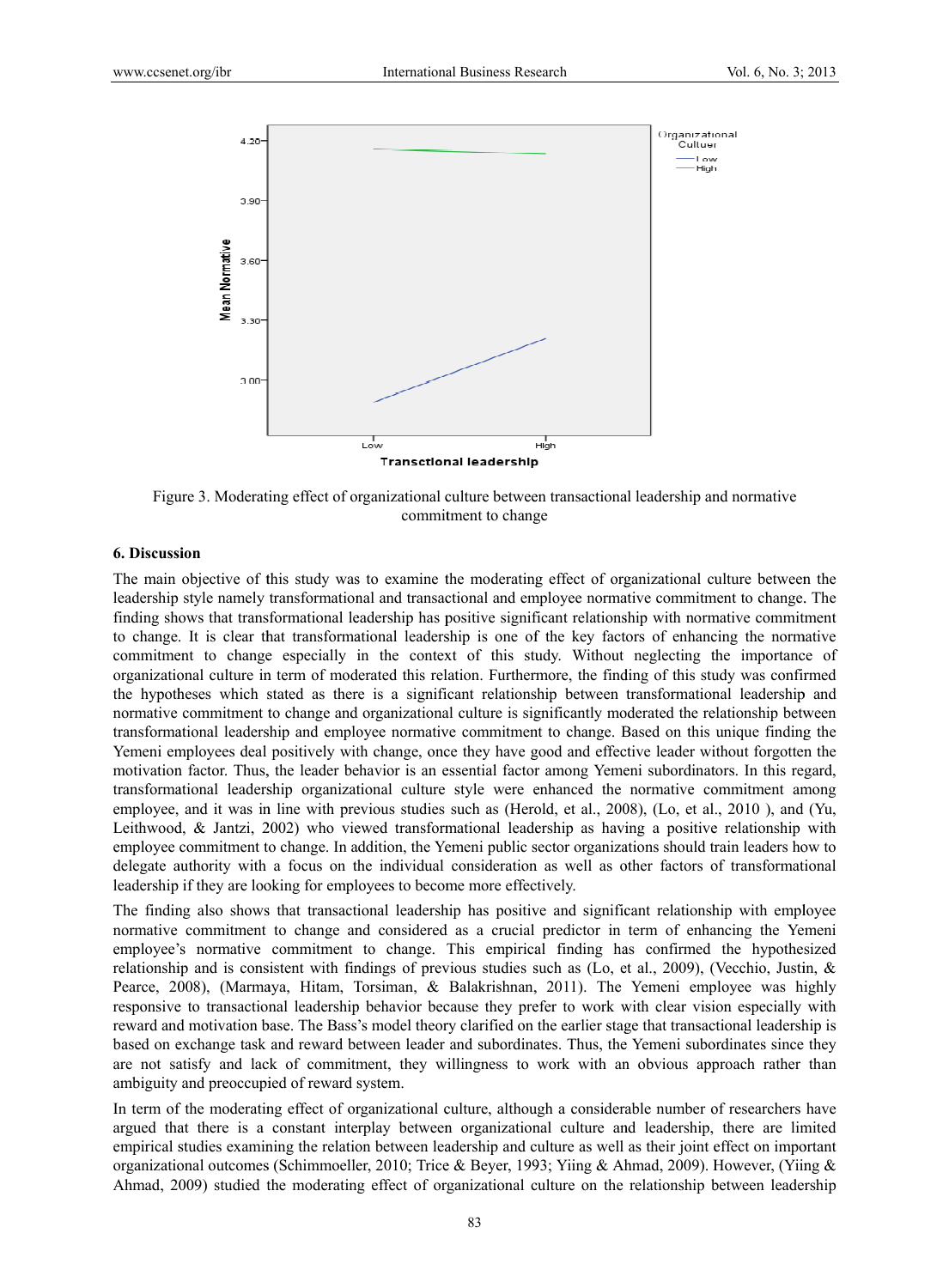style and organizational commitment, and they found that organizational culture played an important role of moderating the effect among these two constructs. Other researchers have also indicated that harmonious combination of appropriate leadership behaviors with certain types of organizational cultures could positively influence employees' performance (Hickman & Silva, 1984; Ogbonna & Harris, 2002). Similarly under these streams of researchers are (Lok & Crawford, 2004) that studied the effect of different leadership behaviors on organizational commitment as a contingent upon organizational culture. Therefore, the empirical finding shows that organizational culture is moderated the relationship between the transformational and transactional leadership style and normative commitment to change in Yemeni context. This leads to the importance of the organizational culture among Yemeni employees and shows the importance of organizational culture beside the leadership style in term of enhancing the normative commitment to change. Therefore, understanding the culture is very crucial factor of successfully implement any change.

#### **7. Conclusions, Limitations and Future Research**

#### *7.1 Summary of Finding*

As organization struggle to be developed, there is a pressure which requires then to understand the factors that may directly or indirectly affect people behaviors' in organizations. However, this study was concerned with two important issues in the field of organizational change, leadership and employee normative commitment to change as well as organizational culture. The literature revealed that both subjects were considered as major contributors to the success of any change. In addition, the findings of this study indicated that transformational and transactional leadership styles were significant and positively related to the employee normative commitment to change. Additionally, the findings showed that the organizational culture was moderated the relationship between the leadership style and employee's normative commitment to change.

#### *7.2 Limitation and Directions for Future Research*

Based on the researcher's observations, this study is considered the first study to examine the relationship between leadership style and employee commitment to change with organizational culture as a moderating variable. It has a number of inherent limitations. Firstly, data collection was done cross-sectional; therefore, future study may look into a longitudinal study in order to expand the findings that are the pre- and post-changes. Secondly, this study concerns on public sector. Thus, future study may concerns in other sectors. It is good to look into another critical factor that may enhance the employee commitment to change such as, motivation, training, job satisfaction, job justice, empowerment, readiness of change, change involvement as well awareness of the value of the change and might another leadership style. Last but not least, this study concern only on normative commitment to change whereas commitment to change has three dimensions which is affective, continuous, and normative, so it is interesting to study all dimensions of employee commitment to change as well as to examine them with the dimensions of transformational and transactional leadership since this study also concern only on construct.

#### *7.3 Implication and Conclusion*

The findings of this study have practical implications for public sector organizations. The study found several statistically significant relationships with practical applications. Public sector organizations that are interested in implementing change must be concerned with leadership style and organizational culture as well as with normative commitment to organizational change. To increase the probability of normative commitment to change in public sector organizations, transactional leadership is considered a better predictor than is transformational leadership, because employees feel slightly less obligated to support a change initiated by this type of leadership style. Finally, this study provides a guideline for the public sector in Yemen to achieve effective and efficient leadership and normative commitment to change, which can lead to successful change implementation. Finally, with intend to have better performance and high commitment to change in public sector in Yemen; it is requiring having motivation and rewarding system. Without doubt, absence of motivation and appropriate and effective leader, will definitely lead to lack of commitment to change, and efficacy and efficiency among the subordinates. In conclude that, leadership style and employee commitment change is still vague and need further attention as well as organizational culture.

## **Acknowledgments**

We are grateful to the Almighty Allah for giving us strength to complete the study. May peace and blessing of Allah be upon His beloved Prophet Muhammad (SAW), his family and his companions. We owe a debt of gratitude and thanks to all the respondents and participants of this study who gave us their support and commitment.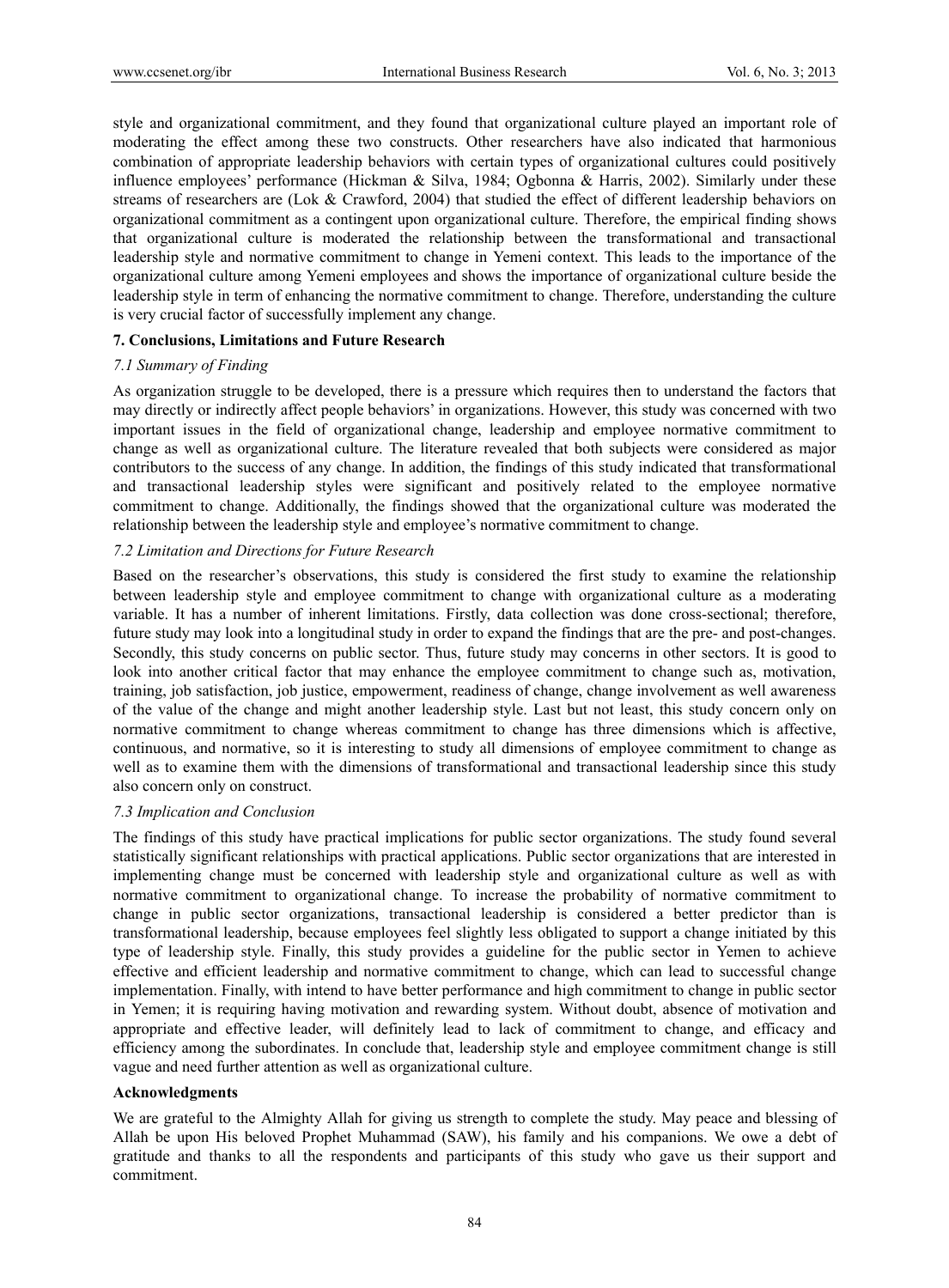#### **References**

- Ahmad, H., Francis, A., & Zairi, M. (2007). Business process reengineering: critical success factors in higher education. *Business Process Management Journal, 13*(3), 451-469. http://dx.doi.org/10.1108/14637150710752344
- Ahmad, H., & Gelaidan, H. M. (2011). Organisational Culture, Leadership Styles and Employee's Affective Commitment to Change: A Case of Yemen Public Sector. *Journal of Organizational Management Studies*.

Argyris, C., & Schon, D. A. (1978). *Organizational Learning: A Theory of Action Perspective*. Reading.

- Avolio, B. J., & Bass, B. M. (2002). *Developing potential across a full range of leadership: Cases on transactional and transformational leadership*. Mahwah, NJ, US: Lawrence Erlbaum Associates Publishers.
- Avolio, B. J., & Bass, B. M. (2004). *Multifactor Leadership Questionnaire (MLQ)*. Mind Garden.
- Bass, B. M. (1985). Leadership: Good, Better, Best. *Organizational Dynamics, 13*(3), 26-40. http://dx.doi.org/10.1016/0090-2616(85)90028-2
- Bass, B. M., & Avolio, B. J. (1994). *Improving Organizational Effectiveness Through Transformational Leadership*. Sage Publications Inc.
- Bass, B. M., & Riggio, R. E. (2006). *Transformational leadership*. Lawrence Erlbaum.
- Battilana, J., Gilmartin, M., Sengul, M., Pache, A. C., & Alexander, J. A. (2010 ). Leadership competencies for implementing planned organizational change. *The Leadership Quarterly, 21*(3), 422-438. http://dx.doi.org/10.1016/j.leaqua.2010.03.007
- Burke, W. W. (2002). *Organization Change: Theory and Practice*. Sage Pubns.
- Burnes, B. (2004). Kurt Lewin and the Planned Approach to Change: A Re-appraisal. *Journal of Management Studies, 41*(6), 977-1002. http://dx.doi.org/10.1111/j.1467-6486.2004.00463.x
- Burns, J. M. G. (1978). *Leadership*. Harper & Row New York.
- Bycio, P., Hackett, R. D., & Allen, J. S. (1995). Further assessments of Bass's (1985) conceptualization of transactional and transformational leadership. *Journal of Applied Psychology, 80*(4), 468-478. http://dx.doi.org/10.1037/0021-9010.80.4.468
- Cavana, R., Delahaye, B., & Sekaran, U. (2001). *Applied business research*. Brisbane Qld: Wiley.
- Coakes, S. J. (2005). *SPSS: Analysis without anguish: Version 12.0 for Windows*. Wiley.
- Cohen, J. (1988). *Statistical power analysis for the behavioral sciences*. Lawrence Erlbaum.
- Conway, E., & Monks, K. (2008). HR practices and commitment to change: an employee-level analysis. *Human Resource Management Journal, 18*(1), 72-89. http://dx.doi.org/10.1111/j.1748-8583.2007.00059.x
- Cunningham, G. B. (2006). The relationships among commitment to change, coping with change, and turnover intentions. *European Journal of Work & Organizational Psychology, 15*(1), 29-45. http://dx.doi.org/10.1080/13594320500418766
- Elias, S. M. (2009). Employee Commitment in Times of Change: Assessing the Importance of Attitudes Toward Organizational Change. *Journal of Management, 35*(1), 37-55. http://dx.doi.org/10.1177/0149206307308910
- Glaser, S. R., Zamanou, S., & Hacker, K. (1987). Measuring And Interpreting Organizational Culture. *Management Communication Quarterly: McQ (1986-1998), 1*(2), 173.
- Hair, J. F., Black, B., Babin, B., Anderson, R. E., & Tatham, R. L. (2010). *Multivariate Data Analysis: A Global Perspective*. New Jersey, USA: Pearson Education Inc.
- Herold, D. M., Fedor, D. B., Caldwell, S., & Liu, Y. (2008). The effects of transformational and change leadership on employees' commitment to a change: A multilevel study. *Journal of Applied Psychology, 93*(2), 346-357. http://dx.doi.org/10.1037/0021-9010.93.2.346
- Herold, D. M., Fedor, D. B., & Caldwell, S. D. (2007). Beyond change management: A multilevel investigation of contextual and personal influences on employees' commitment to change. *Journal of Applied Psychology, 92*(4), 942-951. http://dx.doi.org/10.1037/0021-9010.92.4.942
- Herscovitch, L., & Meyer, J. P. (2002). Commitment to organizational change: Extension of a three-component model. *Journal of Applied Psychology, 87*(3), 474-487. http://dx.doi.org/10.1037/0021-9010.87.3.474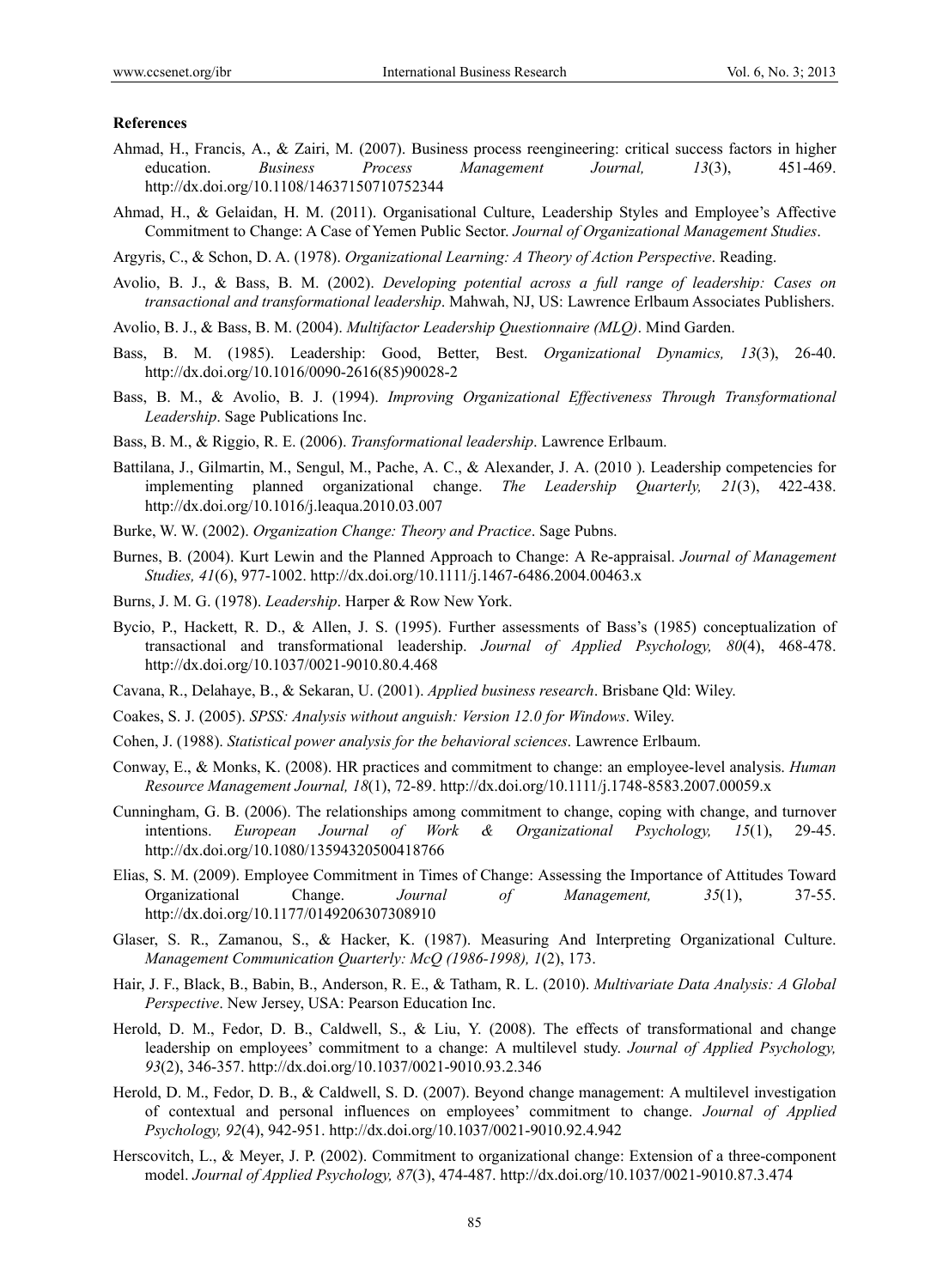- Hickman, C. R., & Silva, M. A. (1984). *Creating excellence: managing corporate culture, strategy, and change in the New Age*. New American Library New York.
- Hofstede, G. (2005). *Cultures and organizations: Software of the mind* (Vol. 23). McGraw-Hill.
- Howarth, M. D., & Rafferty, A. E. (2009). Transformational Leadership And Organizational Change: The Impact Of Vision Content And Delivery. *Academy of Management Proceedings*, 1-6.
- Huq, Z., & Martin, T. N. (2001). Workforce Cultural Factors in TQM/CQI Implementation in Hospitals. *Quality Management in Health Care, 9*(2), 43.
- Ismail, A., Mohamad, M. H., Mohamed, H. A. B., Rafiuddin, N. M., & Zhen, K. W. P. (2010). Transformational and Transactional Leadership Styles as a Predictor of Individual Outcomes. *Theoretical & Applied Economics, 17*(6), 89-104.
- Kavanagh, M. H., & Ashkanasy, N. M. (2006). The Impact of Leadership and Change Management Strategy on Organizational Culture and Individual Acceptance of Change during a Merger. *British Journal of Management, 17*, S81-S103. http://dx.doi.org/10.1111/j.1467-8551.2006.00480.x
- Kotter, J. P. (1995). Leading Change: Why Transformation Efforts Fail. (cover story). *Harvard Business Review, 73*(2), 59-67.
- Kotter, J. P. (1996). *Leading Change*. Harvard Business School Press.
- Krejcie, R. V., & Morgan, D. W. (1970). Determining sample size for research activities. *Educational and Psychological Measurement, 30*(3), 607-610.
- Lo, M. C., Ramayah, T., de Run, C., & Voon, M. L. (2009). "New Leadership", Leader-Member exchange And Commitment To Change: The Case Of Higher Education In Malaysia.
- Lo, M. C., Ramayah, T., & Run, E. C. D. (2010 ). Does transformational leadership style foster commitment to change? The case of higher education in Malaysia. *Procedia - Social and Behavioral Sciences, 2*(2), 5384-5388.
- Lok, P., & Crawford, J. (2004). The effect of organisational culture and leadership style on job satisfaction and organisational commitment: A cross-national comparison. *Journal of Management Development, 23*(4), 321-338. http://dx.doi.org/10.1108/02621710410529785
- Marmaya, N., Hitam, M., Torsiman, N. M., & Balakrishnan, B. (2011). Employees' perceptions of Malaysian managers' leadership styles and organizational commitment. *African Journal of Business Management, 5*(5), 1584-1588.
- Martin, J. (2002). *Organizational Culture: Mapping the Terrain*. Sage Publications Inc.
- Martins, L. (2008). *Organizational development and change*.
- Meyer, J. P., & Allen, N. J. (1997). *Commitment in the workplace: Theory, research, and application*. Sage Publications, Inc.
- Meyer, J. P., & Herscovitch, L. (2001). Commitment in the workplace: Toward a general model. *Human Resource Management Review, 11*, 299-326. http://dx.doi.org/10.1016/S1053-4822(00)00053-X
- Meyer, J. P., Srinivas, E. S., Lal, J. B., & Topolnytsky, L. (2007). Employee commitment and support for an organizational change: Test of the three-component model in two cultures. *Journal of Occupational & Organizational Psychology, 80*(2), 185-211. http://dx.doi.org/10.1348/096317906X118685
- Meyer, J. P., Stanley, D. J., Herscovitch, L., & Topolnytsky, L. (2002). Affective, continuance, and normative commitment to the organization: A meta-analysis of antecedents, correlates, and consequences. *Journal of Vocational Behavior, 61*(1), 20-52. http://dx.doi.org/10.1006/jvbe.2001.1842
- Narine, L., & Persaud, D. D. (2003). Gaining and maintaining commitment to large-scale change in healthcare organizations. *Health Services Management Research, 16*(3), 179-187. http://dx.doi.org/10.1258/095148403322167933
- Neuhauser, C. (1999). The Ancestral Graph and Gene Genealogy under Frequency-Dependent Selection. *Theoretical Population Biology, 56*(2), 203-214. http://dx.doi.org/10.1006/tpbi.1999.1412
- Ogbonna, E., & Harris, L. C. (2002). Organizational Culture: A ten Year, Two phase Study of Change in the UK Food Retailing Sector. *Journal of Management Studies, 39*(5), 673-706. http://dx.doi.org/10.1111/1467-6486.00004